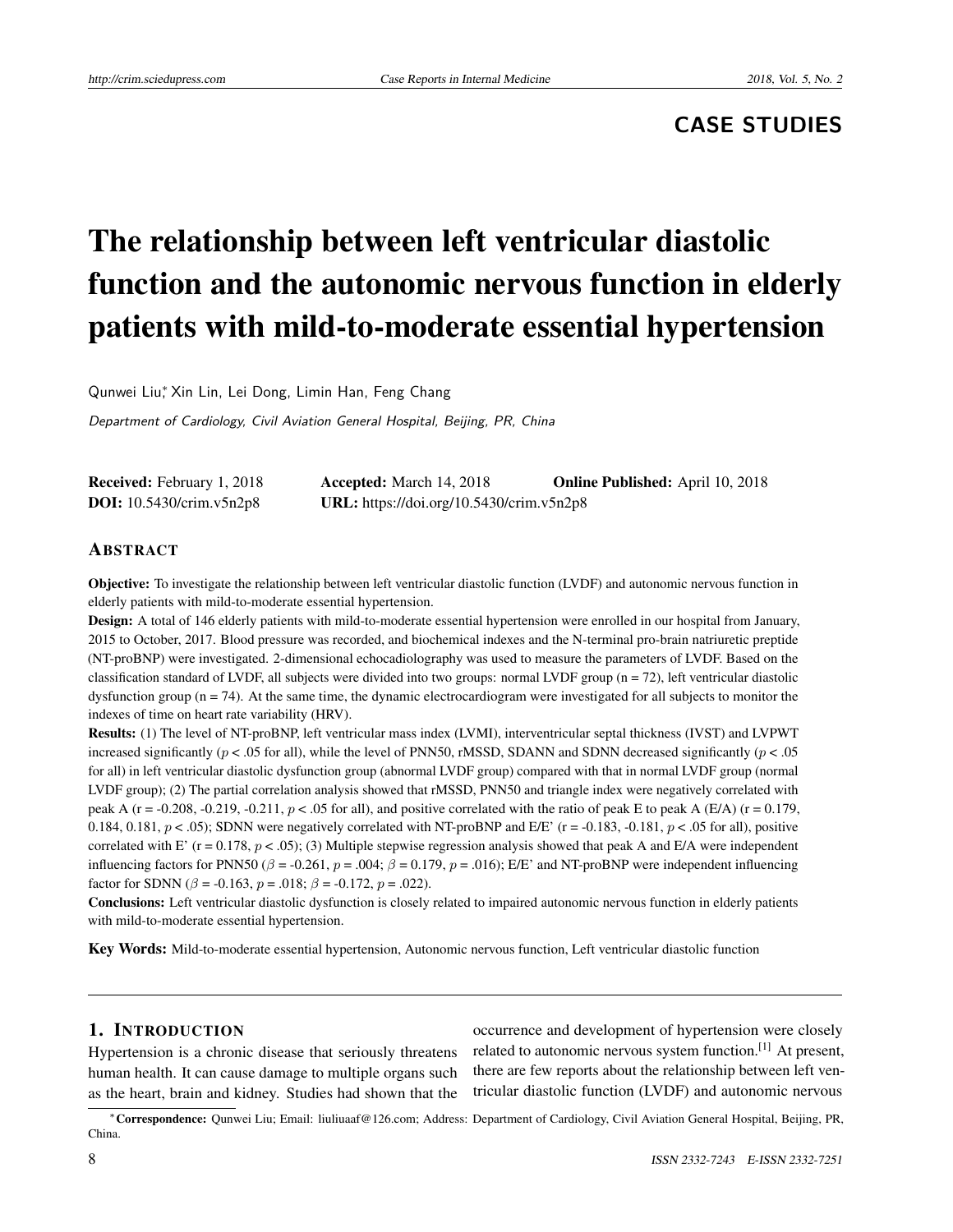function in patients with mild-to-moderate essential hypertension, especially in elderly patients. The further study for relationship between target organ damage and autonomic nervous function has important clinical significance. Based on this, our study explored the relationship between LVDF and autonomic nervous function in elderly patients with mild-tomoderate essential hypertension by monitoring the indexes of autonomic nervous function, LVDF-related parameters $[2-7]$  $[2-7]$ and detection of N-terminal pro-brain natriuretic preptide (NT-proBNP) which can more accurately and reasonably reflect the LVDF.[\[8–](#page-5-1)[10\]](#page-5-2)

## 2. MATERIALS AND METHODS

#### 2.1 Subjects and study protocol

We selected 146 elderly patients with mild-to-moderate essential hypertension and only first stages of hypertension were enrolled in the Department of Cardiology, Civil Aviation General Hospital Beijing, PR China from January 2015 to October 2017. The diagnosis of elderly patients with essential hypertension is in line with the "2010 Guide to Prevention and Treatment of Hypertension in China".<sup>[\[11\]](#page-5-3)</sup> That is, the patient is 65 years or older. Mild-to-moderate essential hypertension definition: 140 ≤ systolic blood pressure  $< 180$  mmHg and (or)  $90 \leq$  diastolic blood pressure  $< 110$  mmHg (1 mmHg = 0.133 kPa). All subjects were investigated by electrocardiogram and echocardiography, and underwent routine laboratory tests including fasting glucose, low-density lipoprotein cholesterol, high-density lipoprotein cholesterol, total cholesterol, triglycerides and creatinine by commercially available kits and a BECKMAN AU5800 automatic biochemical analyzer (United States). Plasma NTproBNP was measured by enzyme-linked immunosorbent assay. Venous blood samples were drawn from all subjects in the morning after a fasting period of 12 hours. Body mass index (BMI) was calculated on the basis of weight in kilograms and height in square meter. The relevant data were recorded. All patients were excluded from the following patients: confirmed patients with systolic heart failure (left ventricular ejection fraction < 50%), Secondary hypertension, diabetes, coronary heart disease, heart failure and arrhythmia, cancer, liver and kidney dysfunction, chronic obstructive pulmonary disease (COPD) and astma, pregnancy and peripheral vascular disease. All subjects had never received anti-hypertensive medication or had stopped taking all antihypertensive drugs for two or more weeks. All subjects were divided into two groups: 72 cases with normal LVDF group and 74 cases with left ventricular diastolic dysfunction (abnormal LVDF group) according to the results of LVDF assessment.

## 2.2 Ambulatory electrocardiogram monitoring

All patients were investigated by 24-hour ambulatory electrocardiogram monitor (model MIC-12H; shi ji jin ke medical devices Co, Ltd., Beijing, PR China). We adopted the analysis in time domain. Following parameters such as triangular index, standard deviation of all heart beat RR interval (SDNN), root mean square of adjacent RR intervals (RMSSD), standard deviation of all 5-minute beats RR interval mean (SDANN) and percentage of total beats of more than 50 ms between adjacent RR intervals (PNN50) were analyzed.

#### 2.3 Echocardiography measurement

All subjects were investigated by echocardiography (GEvividE9, US), the probe frequency is of 1.7-3.4 MHz. The Mtype, two-dimensional ultrasound and color Doppler echocardiography were performed to detect the following parameters: (1) routine parameters: interventricular septal thickness (IVST), left ventricular posterior wall thickness (LVPWT), left ventricular internal diameter end-diastolic (LVIDd), left ventricular internal diameter end-systolic (LVIDs), left atrium diameter (LAD); According to Devereux's formula:<sup>[\[6\]](#page-5-4)</sup>  $LVM = 0.8 \times \{1.04 \times [(IVST + LVPWT + LVIDd)^3 LVIDA<sup>3</sup>] + 0.6$ , and left ventricular mass index (LVMI) = LVM / body surface area; (2) Mitral spectral parameters: the peak value of blood flow velocity and the deceleration time of peak E (EDT) were measured in early diastole (E) and late diastole (A), and E/A was calculated; (3) Tissue Doppler parameters: the peak value of early diastolic velocity (E') was measured and the ratio of early diastolic velocity to annulus velocity E/E' was calculated; (4) Classification criteria of LVDF:<sup>[\[5\]](#page-5-5)</sup> impaired relaxation function means that  $E/A < 0.8$ ,  $EDT > 200$  ms and  $E/E' < 8$ ; pseudo normalization means that E/A is 0.8-1.5, EDT is 160-200 ms and E/E' is 9-12; Limit filling means that  $E/A > 2$ ,  $EDT < 160$  ms and  $E/E'$  $\geq$  13. According to this criteria, all subjects were divided into normal LVDF group  $(n = 72)$  and abnormal LVDF group  $(n = 74)$ , only including patients with impaired relaxation or limited filling, because no pseudo normalization was found in all subjects in this study).

#### 2.4 Statistical analysis

SPSS20.0 software package (SPSS Inc, Chicago, IL, USA) was used for statistical analysis. Data were expressed as mean ± standard deviation. The *t*-test was used to compare the two groups. Categorical variables were compared among groups by  $\chi^2$  test. Non-normal distribution value of NT-proBNP was presented by using natural logarithmic conversion. Partial correlation analysis was used to analyze the relationship between LVDF and autonomic nervous function, NT-proBNP. Multivariate stepwise regression analysis was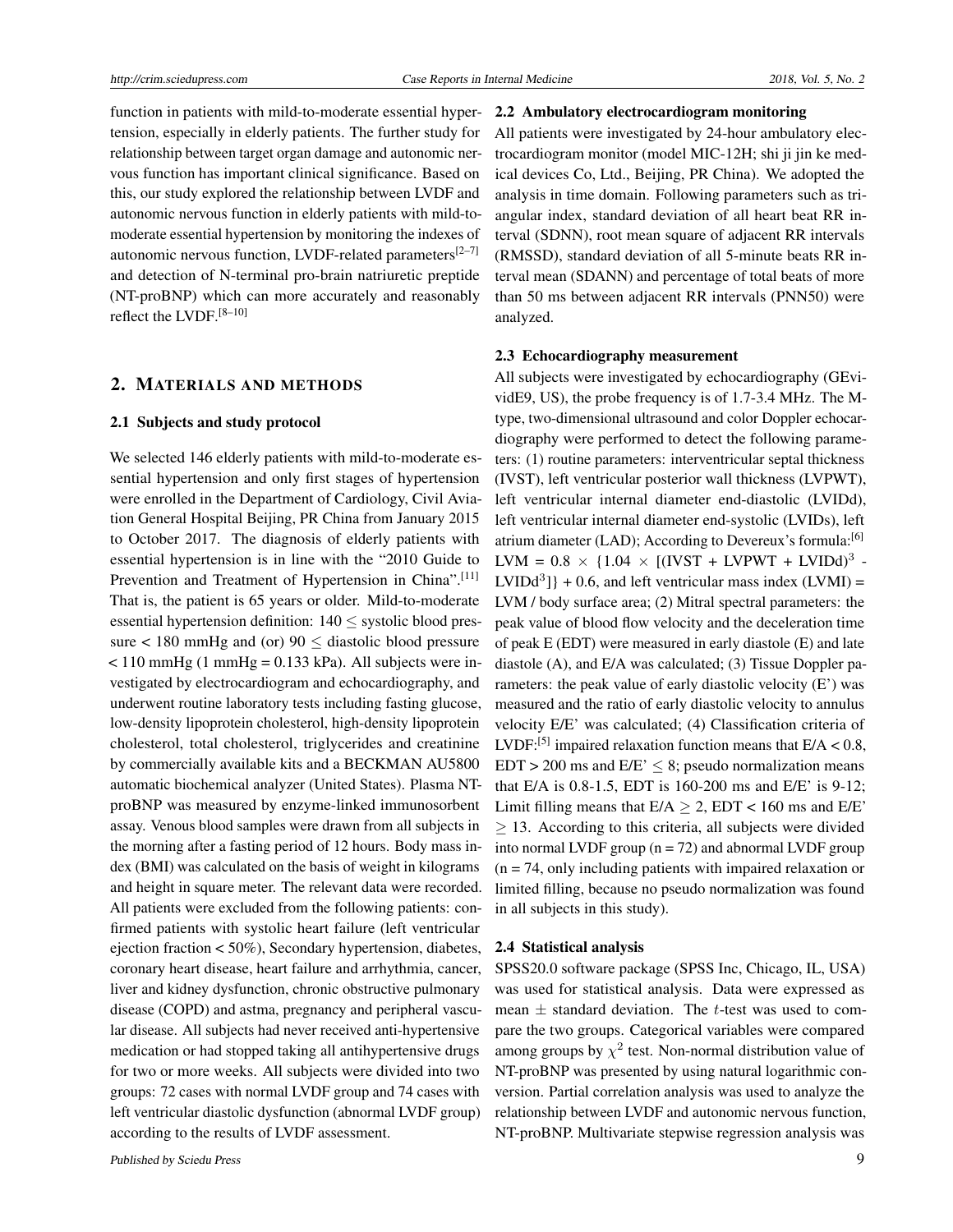used to analyze the influencing factors of autonomic nervous function.  $p < .05$  for the difference statistically significant.

#### 2.5 Clinical baseline characteristics

Clinical baseline characteristics comparison: the differences of NT-proBNP between the two groups was statistically significant ( $p < .05$ ), while there were no significant difference in age, sex, BMI, blood pressure, smoking proportion, glucose, UA, creatinine, LDL-C, HDL-C, TC between two groups ( $p > .05$  for all). Results are shown in Tables 1-2.

## 2.6 Characteristics of ambulatory electrocardiogram and echocardiography

For the parameters of ambulatory electrocardiogram and echocardiography, LVMI, IVST and LVPWT were significantly increased in abnormal LVDF group compared with that in normal LVDF group ( $p < .05$  for all). Also, SDNN, PNN50, rMSSD and SDANN were decreased significantly compared with that in normal LVDF group ( $p < .05$  for all). There were no significant difference in the other parameters between the two groups. Results are shown in Table 3.

**Table 1.** Normal LVDF group clinical baseline characteristics  $(\bar{x} \pm s)$ 

| Group       | Number of cases<br>(men/women) | Age (year)             | BMI $(kg/m^2)$   | $SBP$ (mmHg)             | $DBP$ (mmHg)       |
|-------------|--------------------------------|------------------------|------------------|--------------------------|--------------------|
| Normal LVDF | 72 (38/34)                     | $68.0 + 3.2$           | $21.61 \pm 1.06$ | $163.56 + 5.84$          | $90.64 \pm 5.85$   |
| Group       | Smoking $(\%)$                 | Heart rate (Times/min) | $HDL-C$ (mmol/L) | $LDL-C$ (mmol/L)         | $UA$ (mmol/L)      |
| Normal LVDF | 14(9.6)                        | $72.6 + 11.2$          | $1.25 + 0.12$    | $2.82+0.33$              | $396.33 + 55.05$   |
| Group       | Glucous $(mmol/L)$             | $TG$ (mmol/L)          | $TC$ (mmol/L)    | Creatinine $(\mu$ mol/L) | $NT-proBNP$ (ng/L) |
| Normal LVDF | $5.6 + 0.15$                   | $2.44 + 0.30$          | $5.09 + 0.62$    | $84 + 13$                | $1.7 \pm 0.2$      |

*Note*. Values are expressed as mean  $\pm$ SD. *p* < .05, compared with Normal Group LVDF data. BMI: body mass index; HDL-C: high-density lipoprotein cholesterol; LDL-C: low density lipopro -tein cholesterol; TG: triglyceride; TC: total cholesterol; FBS: fasting blood sugar; UA: uric acid; SBP: systolic blood pressure; DBP: diastolic blood pressure; NT-proBNP: N-terminal pro-brain natriuretic peptide; LVDF: left ventricular diastolic function.

| Group        | Number of cases<br>(men/women) | Age (year)             | BMI $(kg/m^2)$   | $SBP$ (mmHg)             | $DBP$ (mmHg)               |
|--------------|--------------------------------|------------------------|------------------|--------------------------|----------------------------|
| Abormal LVDF | 74 (39/35)                     | $70.5 + 3.3$           | $22.43+0.61$     | $168.88 + 10.45$         | $92.06 \pm 4.80$           |
| Group        | Smoking $(\%)$                 | Heart rate (Times/min) | $HDL-C$ (mmol/L) | $LDL-C$ (mmol/L)         | $UA$ (mmol/L)              |
| Abormal LVDF | 16(10.9)                       | $73.3 \pm 11.1$        | $1.22+0.13$      | $2.93+0.40$              | $415.31 + 57.39$           |
| Group        | Glucous $(mmol/L)$             | $TG$ (mmol/L)          | $TC$ (mmol/L)    | Creatinine $(\mu$ mol/L) | $NT-proBNP$ (ng/L)         |
| Abormal LVDF | $5.7 \pm 0.25$                 | $2.52 \pm 0.31$        | $5.04 \pm 0.65$  | $85 \pm 11$              | $2.0 \pm 0.2$ <sup>#</sup> |

**Table 2.** Abormal LVDF group clinical baseline characteristics  $(\bar{x} \pm s)$ 

*Note*. Values are expressed as mean  $\pm SD$ .  $\hbar$ :  $p < .05$ , compared with Normal Group LVDF data. BMI: body mass index; HDL-C: high-density lipoprotein cholesterol; LDL-C: low density lipopro -tein cholesterol; TG: triglyceride; TC: total cholesterol; FBS: fasting blood sugar; UA: uric acid; SBP: systolic blood pressure; DBP: diastolic blood pressure; NT-proBNP: N-terminal pro-brain natriuretic peptide; LVDF: left ventricular diastolic function.

**Table 3.** Characteristics of ambulatory electrocardiogram and echocardiography  $(\bar{x} \pm s)$ 

| Group        | <b>PNN50</b> $(\% )$      | $SDNN$ (ms)                | $rMSSD$ (ms)              | <b>SDANN</b> (ms)          | <b>Triangular index</b> |
|--------------|---------------------------|----------------------------|---------------------------|----------------------------|-------------------------|
| Abormal LVDF | $11.2 + 4.1$ <sup>#</sup> | $81.3 + 14.1$ <sup>#</sup> | $23.8 + 5.1$ <sup>#</sup> | $87.8 + 16.1$ <sup>#</sup> | $21.7+2.9$              |
| Normal LVDF  | $14.8 + 6.2$              | $114.9+18.8$               | $30.7 + 7.5$              | $119.1 + 18.4$             | $24.6 + 2.7$            |
| Group        | <b>LVMI</b> $(g/m^2)$     | $IVST$ (mm)                | $LVPWT$ (mm)              | $LAD$ (mm)                 | EF(%)                   |
| Abormal LVDF | $90.9+18.5^{\#}$          | $8.9 + 1.2$ <sup>#</sup>   | $8.7 + 1.2$ <sup>#</sup>  | $32.3 + 2.7$               | $66.4 + 5.9$            |
| Normal LVDF  | $82.2 + 14.1$             | $8.0 \pm 1.1$              | $8.0 + 1.3$               | $33.5 + 2.6$               | $67.6 \pm 6.1$          |

*Note*. Values are expressed as mean  $\pm$ SD.  $\ddot{\text{f}}$ ;  $p < .05$ , compared with Normal LVDF Group data. SDANN: standard deviations of the averages of RR intervals in all 5-minute segments of the entire recording; PNN50: percentage of total beats of more than 50ms between adjacent RR intervals; SDNN: standard deviations of all RR intervals; average normal RR interval standard deviation; rMSSD: Root mean square of adjacent RR intervals; LVMI: Left ventricular mass index; IVST: interventricular septal thickness; LVPWT: Left ventricular posterior wall thickness; LAD: Left atrial diameter; EF: Ejection fraction; LVDF: Left ventricular diastolic function.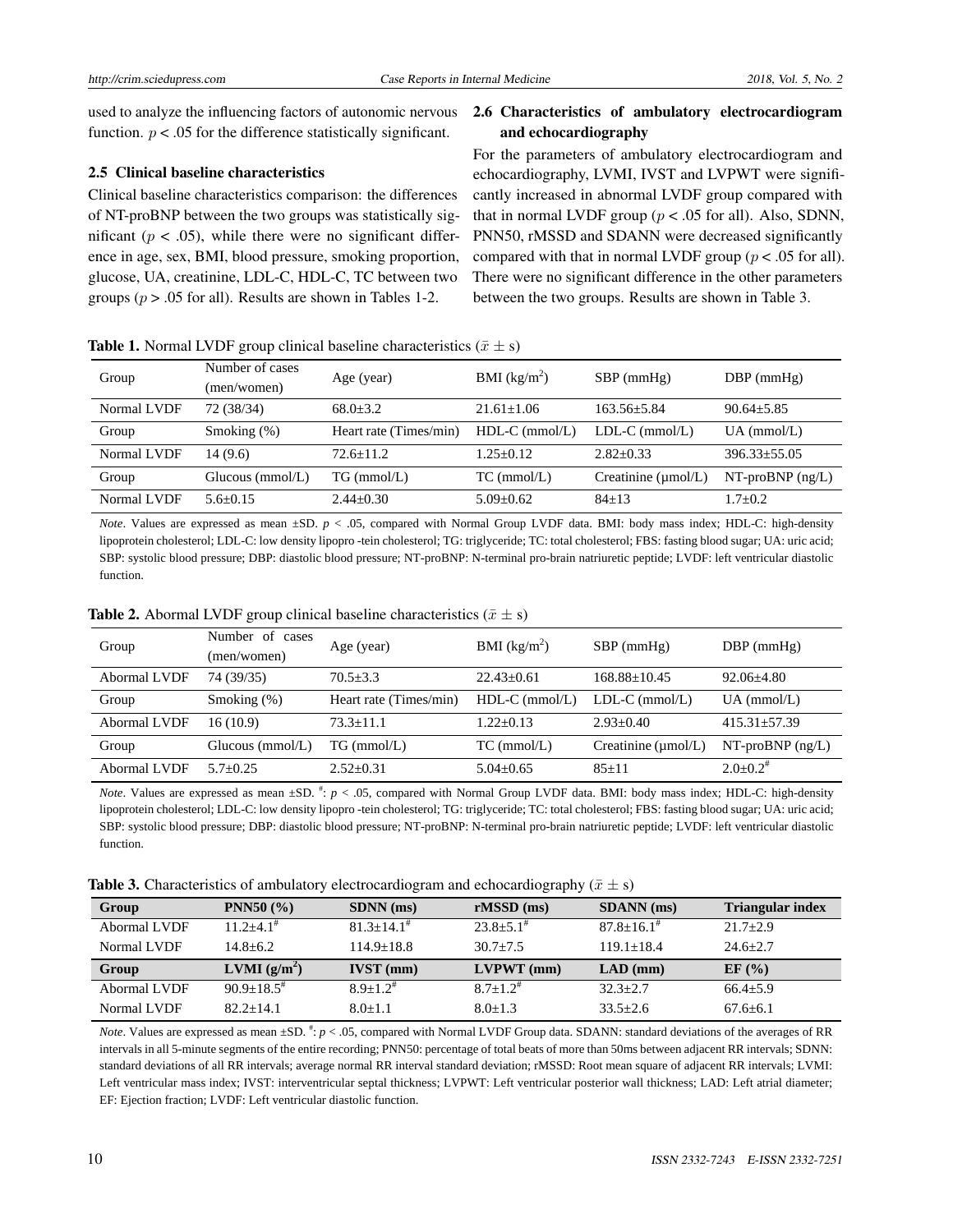## 2.7 Relationship between change in echocardiography parameters, NT-proBNP and ambulatory electrocardiogram

Partial correlation analysis showed the following: PNN50, triangular index and rMSSD were negatively correlated with peak A, and positively correlated with E/A (*p* < .05 for all); SDNN were positively correlated with E', and negatively correlated with E/E' and NT-proBNP (*p* < .05 for all). Results are shown in Table 4.

## 2.8 Multivariate stepwise regression analysis for autonomic nervous function: Association with influence factors

We took autonomic nervous function index as the dependent variable, and LVDF parameters, NT-proBNP as independent variables for multivariate stepwise regression analysis. Results showed that E/E' and NT-proBNP were significantly correlated with SDNN ( $p < .05$  for all). Peak A and E/A were Significantly correlated with PNN50 (*p* < .05 for all). Results are shown in Table 5.

| <b>Parameters</b> | <b>Triangular index</b> | <b>SDANN</b> | <b>SDNN</b>           | rMSSD                 | <b>PNN 50%</b>        |
|-------------------|-------------------------|--------------|-----------------------|-----------------------|-----------------------|
| E                 | 0.009                   | $-0.005$     | $-0.024$              | 0.010                 | 0.006                 |
| A                 | $-0.211$ <sup>#</sup>   | $-0.089$     | $-0.070$              | $-0.208$ <sup>#</sup> | $-0.219$ <sup>#</sup> |
| E/A               | $0.181^{#}$             | 0.109        | 0.120                 | $0.179^{#}$           | $0.184^{#}$           |
| E'                | 0.101                   | 0.147        | $0.178^{#}$           | 0.111                 | 0.085                 |
| E/E'              | $-0.061$                | $-0.142$     | $-0.181^{*}$          | $-0.071$              | $-0.059$              |
| <b>EDT</b>        | 0.064                   | 0.124        | 0.152                 | 0.041                 | $-0.001$              |
| $NT-proBNP$       | $-0.122$                | $-0.109$     | $-0.183$ <sup>#</sup> | $-0.148$              | $-0.139$              |

**Table 4.** Partial correlation analysis  $(n = 146)$ 

*Note*. The values in the table are partial correlation coefficients(r). SDANN: standard deviations of the averages of RR intervals in all 5-minute segments of the entire recording; PNN50: percentage of total beats of more than 50ms between adjacent RR intervals; E: transmitral diastolic early peak inflow velocity; A: transmitral diastolic late inflow flow; E': early diastolic velocities of mitral annulus; EDT: the deceleration time of peak E; SDNN: standard deviations of all RR intervals; average normal RR interval standard deviation; rMSSD: Root mean square of adjacent RR intervals; NT-proBNP: N-terminal pro-brain natriuretic peptide.  $\frac{m}{n}$ :  $p < .05$ .

| Dependent variable | Independent variable | <b>Standard error</b> |          | t value  | <i>p</i> value |
|--------------------|----------------------|-----------------------|----------|----------|----------------|
| <b>SDNN</b>        | E/E'                 | 0.176                 | $-0.163$ | $-2.391$ | .018           |
|                    | $NT-proBNP$          | 1.912                 | $-0.172$ | $-2.313$ | .022           |
| <b>PNN50</b>       | peak A               | 0.088                 | $-0.261$ | $-2.919$ | .004           |
|                    | E/A                  | 0.015                 | 0.179    | 2.369    | .016           |

Table 5. Multivariate stepwise regression analysis

*Note*. SDANN: Standard deviation of mean RR intervals per 5-minute beats; PNN50: percentage of adjacent RR intervals that differ by  $> 50$  ms as a percentage of the total number of RR intervals; E: transmitral diastolic early peak inflow velocity; A: transmitral diastolic late inflow flow; E': early diastolic velocities of mitral annulus; EDT: the deceleration time of peak E; NT-proBNP: N-terminal pro-brain natriuretic peptide.

## 3. DISCUSSION

Essential hypertension is closely related to cardiac autonomic nervous function. Due to the loss of autonomic nervous function balance, the excessive activation of sympathetic nerve was often found in patients with essential hypertension. Studies had shown that: $[12-14]$  $[12-14]$  the unbalanced autonomic nerve function is closely related to the target organ damage including LVDF in patients with early and late essential hyperten-sion. At present, the epidemiological material showed<sup>[\[15](#page-5-8)[–17\]](#page-5-9)</sup> that the patients with LVDF were often found among those patients with essential hypertension, obesity or diabetes. Left ventricular diastolic dysfunction can result in circulatory dysfunction due to impaired voluntary relaxation of the Left

ventricle or decreased compliance.<sup>[\[18,](#page-5-10)[19\]](#page-5-11)</sup> In addition, stud $i$ es<sup>[\[20,](#page-5-12) [21\]](#page-5-13)</sup> had shown that NT-proBNP is superior to systolic function in evaluating diastolic function. NT-proBNP abnormalities can still be investigated in patients with left ventricular diastolic dysfunction due to the long half-life of NT-proBNP. In this study, we investigated routine and LVDF by using echocardiography and measuring NT-proBNP. The results in this study showed that NT-proBNP, LVMI, IVST and LVPWT were significantly increased in patients with left ventricular diastolic dysfunction as compared with those in normal LVDF, indicating that there were cardiac structure changes while accompanied by left ventricular diastolic dysfunction in elderly patients with mild to moderate essential hypertension.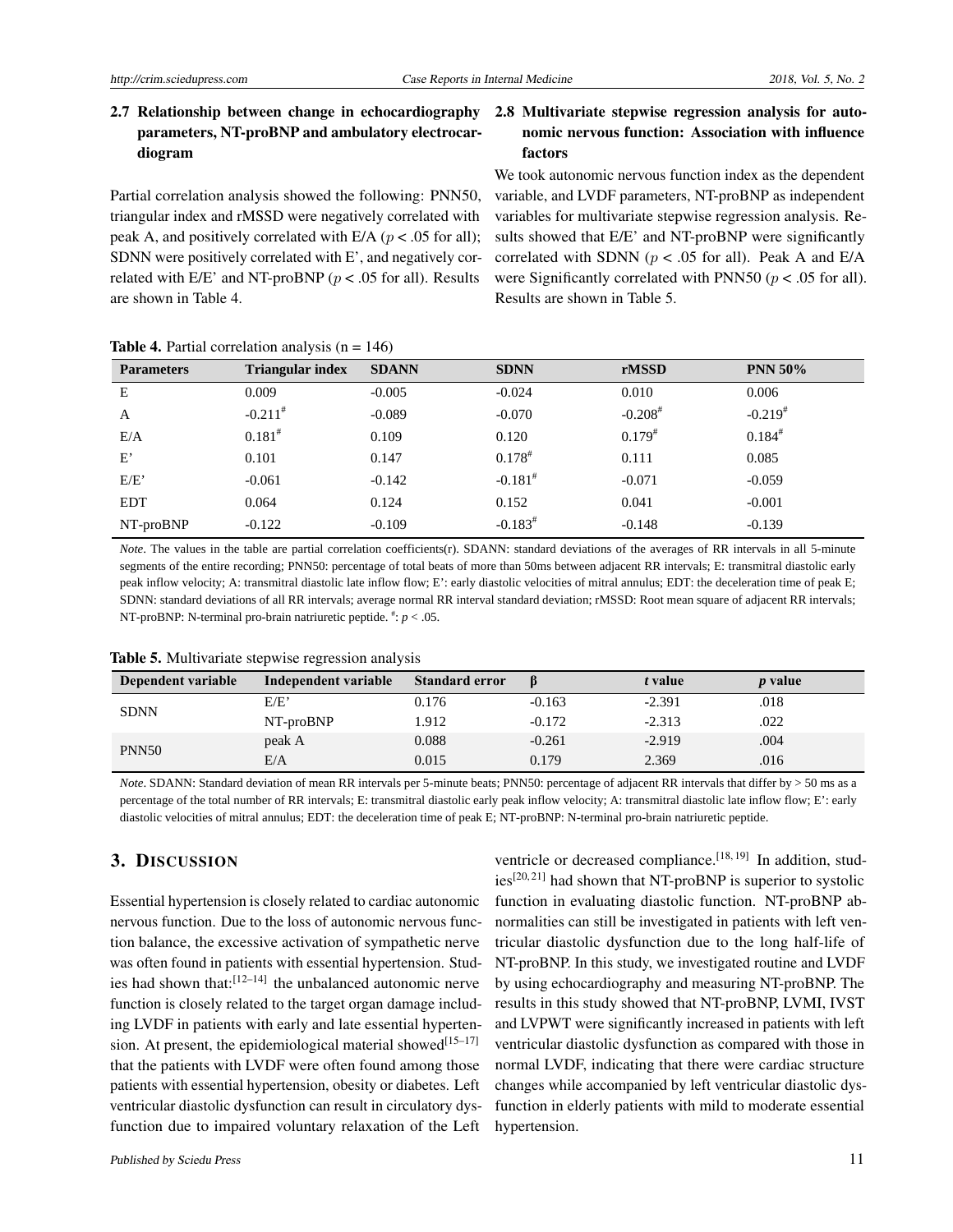heart rate variability (HRV) refers to the small differences in sequential heart beat, which essentially reflect the sympathetic and parasympathetic regulatory effects on the sinus node and the functional status of autonomic nervous system of heart. Also, HRV is also a relatively independent and correlated indicator to judge the prognosis of cardiovascular disease.<sup>[\[22–](#page-5-14)[24\]](#page-5-15)</sup> HRV markers include SDANN reflecting the sympathetic nerve activity, rMSSD, and PNN50 reflecting the parasympathetic activity as well as SDNN reflecting a whole autonomic nervous function. In this study, we used ambulatory electrocardiography to examine the autonomic nervous function. The results showed that SDNN, SDANN, PNN50 and rMSSD were significantly lower in abnormal LVDF group than in normal LVDF group, indicating that hypertensive patients with left ventricular diastolic dysfunction had the increased sympathetic nerve excitability. Partial correlation analysis showed that LVDF index including E', E/E', E/A, A peak was significantly associated with SDNN, SDANN and PNN50; Further stepwise multiple regression analysis showed that NT-proBNP, E/E' are independent factors of SDNN, and E' and E/A are independent influencing factors of PNN50, indicating that autonomic nervous function is closely related to LVDF in elderly patients with mild to moderate essential hypertension. Thus, our study also suggested that elderly hypertensive patients with left ventricular diastolic dysfunction were accompanied by increased sympathetic nerve activity and impaired vagal function and aggravated with the damage of target organs. Therefore, the treatment of elderly hypertensive patients should focus on regulating vagal function so as to facilitate the improve-ment of prognosis. In addition, the study<sup>[\[25\]](#page-5-16)</sup> found that both rMSSD and PNN50 were decreased among those healthy people with  $E/A < 1$ , and thus further demonstrated that left ventricular diastolic dysfunction was often accompanied by impairment of parasympathetic function. The possible cause is the effect of left atrial volume on autonomic nervous function. The volume receptors which locate in left atrium can modulate the function of sympathetic and parasympathetic nerve. While left atrial volume increase, sympathetic nerve activity reduce and parasympathetic nerve activity increase. For maintaining the total filling quantity of left ventricle, left atrium need to contract more strongly due to the attenuation

of myocardial positive relaxation of left ventricle. Thus, the effect of left atrial volume on parasympathetic nerve is attenuated relatively, that is to say that parasympathetic nerve activity reduce.

The major limitations of our study were that first, the small sample size limited the statistical power to explore the relationship between LVDF and the autonomic nervous function in elderly patients with mild-to-moderate essential hypertension, second, our study did not include all kinds of left ventricular diastolic dysfunction due to a small number of patients.

In conclusion, left ventricular diastolic dysfunction is associated with impairment of autonomic nervous system in elderly patients with mild-to- moderate essential hypertension. As we know, the hypertensive patients with heart failure often accompanied by malignant arrhythmia which is an important cause of sudden cardiac death.[\[26\]](#page-5-17) Early improvement of left ventricular diastolic dysfunction can delay the progression of heart failure and have a positive effect on the prognosis of patients.[\[27\]](#page-5-18) The combined monitoring of dynamic electrocardiogram and echocardiography can not only reflect the autonomic nervous function, but also is a screening way to identify left ventricular diastolic dysfunction in elderly patients with mild-to-moderate essential hypertension. Thus, it has important clinical significance in the guidance of clinical treatment. For the clinical treatment of elderly hypertensive patients with left ventricular diastolic dysfunction, it should be emphasized that, on the basis of improvement of their life style, *β*-blockade need to be taken if there are no contraindications because of the better effect of *β*-blockade on left ventricular diastolic dysfunction and HRV.[\[28,](#page-5-19) [29\]](#page-5-20)

#### ACKNOWLEDGEMENTS

We would like to thank Yuyi Wang (Department of Epidemiology, Chinese Medicine University of Beijing) for expert assistance with laboratory analysis. We greatly appreciate the efforts of the study trial volunteers and clinical co-ordinator Xinrui Li (Department of Cardiology, Civil Aviation General Hospital, Beijing, PR China).

## CONFLICTS OF INTEREST DISCLOSURE

The authors report no conflicts of interest in this study.

#### **REFERENCES**

<span id="page-4-0"></span>[1] Pal GK, Adithan C, Amudharaj D, et al. Assessment of sympathovagal imbalance by spectral analysis of heart Rate variability in prehypertensive and hypertensive patients in indian population. Clinical and Experimental Hypertension. 2011; 10(6): 478-483. PMid:21978027. [https://doi.org/10.3109/10641963.2010.](https://doi.org/10.3109/10641963.2010.549275) [549275](https://doi.org/10.3109/10641963.2010.549275)

<span id="page-4-1"></span>[2] Nagueh SF, Middleton KI, Kopelen HA, et al. Doppler tissue imaging:a noninvasive technique for evaluation of left ventricular relaxation and filling pressures. Am Coll Cardiol. 1997; 30(6): 1527-1533.